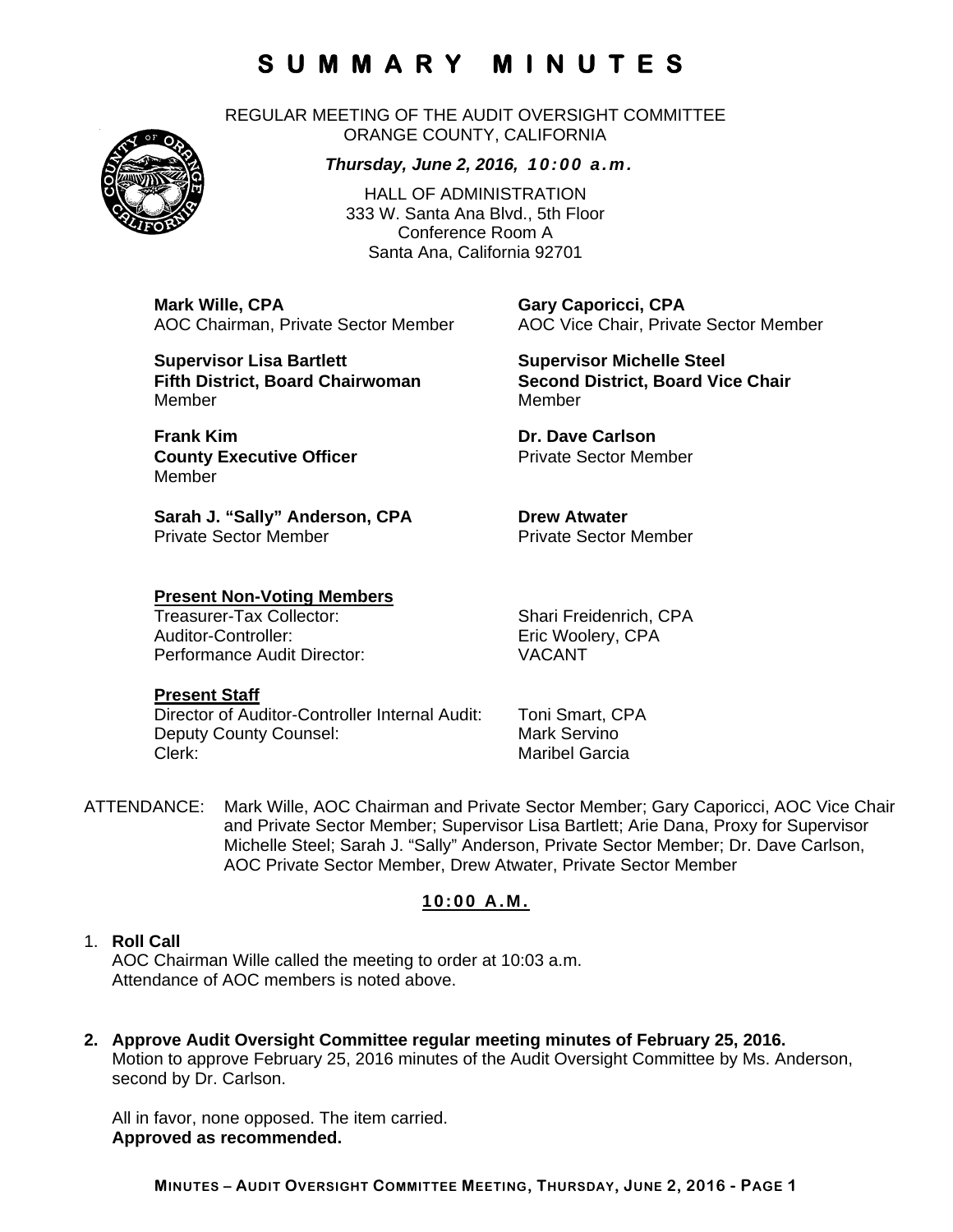#### **3. Receive and file 2015 Single Audit Report and 2015 Management Letter, and an overview of the upcoming accounting and compliance standards, from the External Auditors, Macias Gini & O'Connell**

Ms. Hurley stated the Single audit report was issued in March 2016. The County for 2015 reported \$685 million in expenditures and MGO audited 31percent of those expenditures over nine major programs. The County was considered a low risk auditee where 25 percent coverage needed to be achieved and based on the risk assessment that was achieved. An unmodified opinion was provided on all nine major programs and no there were no significant findings or deficiencies for the financial statement audit. There was one finding noted in the Medicaid program. A contracting requirement was not in place and has been a continuing finding from the previous year. The County is addressing this finding and it may be addressed again the following year depending on how quickly these policies are implemented. For the prior year there was nine findings that MGO reported status' on and seven of them have been resolved, two findings are pending. One of those findings is similar to the contracting requirement and the second was a cash management finding.

Ms. Hurley stated that there was one control deficiency finding noted in the Management Letter related to a documentation requirement in the Treasury department that was missing an approval. Ms. Hurley mentioned that MGO included three informational comments in this year's Management Letter, two comments relate to the new pronouncement's that the County will be required to implement, Fair Value requirement that will be effective FY 2016 financial report, and the second is the implementation of the OPEB unfunded liability. The last informational comment had to do with the implementation of the new uniform guidance requirement. Ms. Hurley stated that MGO had two prior year management letter comments related to IT general controls and those are still in process.

#### 4. **Discuss Audit Oversight Committee Governance and Appointments**

Dr. Carlson stated that he joined the Audit Oversight Committee in 1997 and has been the chair and vice chair for 12 of his 19 years with the AOC. Dr. Carlson mentioned that throughout this time with the AOC, establishing a quorum has been a continuous problem. The public members have been very reliable in attendance yet the Supervisors on the AOC have been less than reliable in attendance. Dr. Carlson mentioned that all of the AOC members have been diligent in their participation of the AOC activities. Dr. Carlson stated that Mr. Wille has set a new standard in governance, and has aggressively been able to get the committee to operate appropriately. He mentioned the \$4 million fraud reported in one of our municipalities and that this should serve as a reminder that we need to continue to be diligent in our vigilance of the County.

Mr. Wille stated that the AOC is an important function of the County and because the Supervisors are very busy throughout the year, the eyes and ears of the Supervisors are the appointments of the public members. Mr. Wille stated that Gary Caporicci and Sally Anderson's terms have expired and need to be reappointed. Mr. Wille stated that Supervisor Nelson's office has not reappointed Mr. Caporicci or anyone else. Mr. Wille stated that Board of Supervisors Chairwoman, Lisa Bartlett has not reappointed Sally Anderson or anyone else. Chairwoman Lisa Bartlett mentioned she is moving forward with her appointment. Frank Kim, CEO, mentioned that they have had a number of individuals who have expressed interest in becoming AOC public members. Mr. Kim has forwarded the resumes of these individuals to each of the Board offices that have an open appointment slot.

### **5. Approve Audit Oversight Committee Bylaws**

Mr. Caporicci stated that the subcommittee had two meetings to discuss the AOC Bylaws and the primary items discussed were financial reporting and internal controls. Mr. Caporicci stated that Mr. Servino took the lead and did a great job revising the AOC Bylaws. Mr. Caporicci had a question regarding the CAFR that comes out annually. Mr. Caporicci is requesting that the AOC Chair and AOC Vice Chair get a draft copy of the CAFR for review before the final version is issued. Mr. Servino stated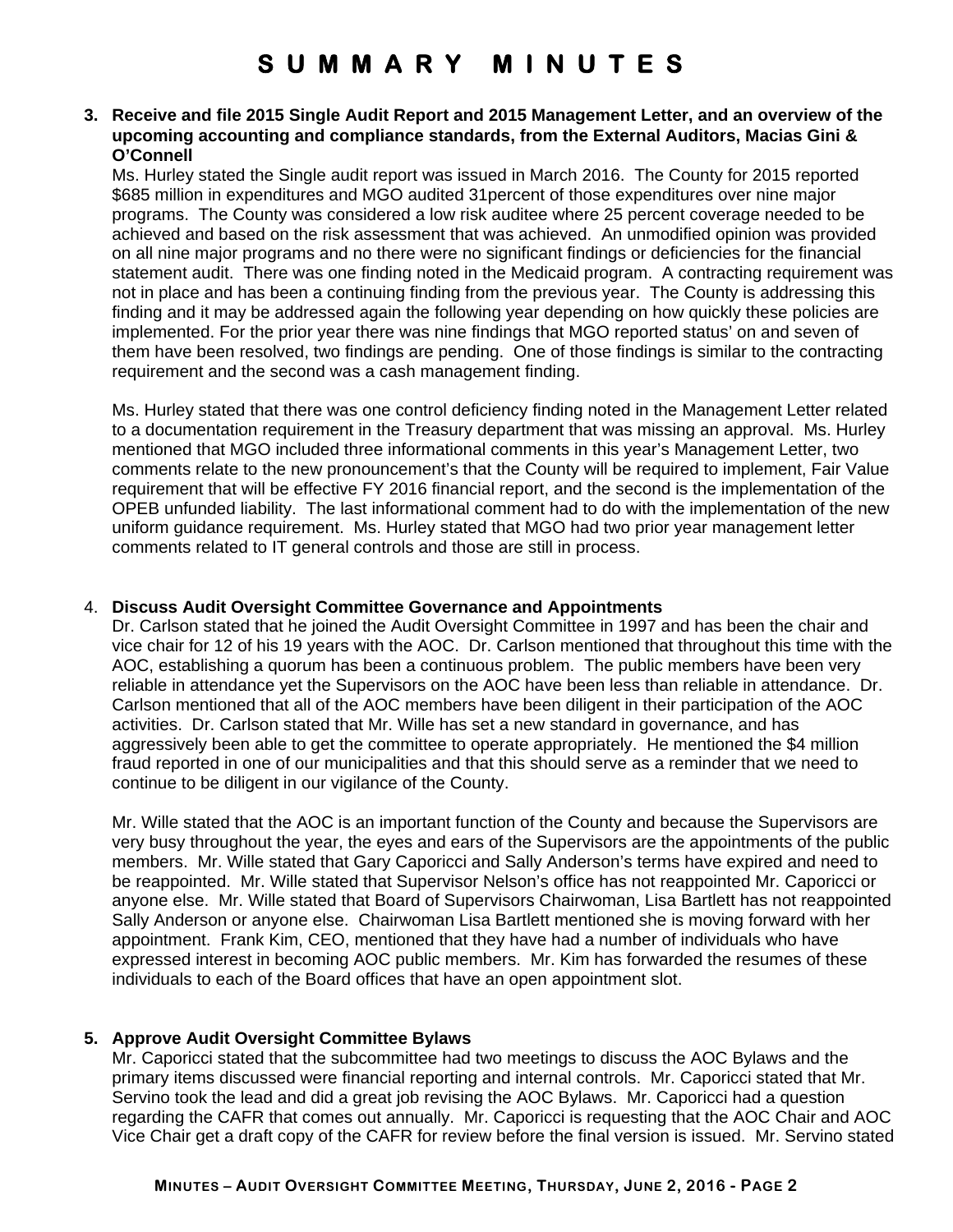that Mr. Kim would also receive a draft copy of the CAFR and therefore, as long as less than five members receive the draft copy, a quorum is not required.

Mr. Wille asked Mr. Servino to go over the proposed amendments to bylaws with the committee. Mr. Servino stated that one of the amendments is to 4.3, as mentioned before, to add the AOC Chair and AOC Vice Chair to receive a draft copy of the CAFR. The second is a new proposed amendment 4.5, that the chair and vice chair may only be selected from the private members of the AOC. The third amendment would be to 7.1, the County Executive Office will provide the AOC with an annual signed compliance statement. Mr. Kim stated that he has a concern regarding the 7.1 amendment because there's a large number of elected officials that are responsible for their own departments in the County. Mr. Kim stated that technically he cannot direct these departments to comply when he has limited authority over elected departments. Mr. Wille asked Mr. Servino to add, "under the authority of the CEO" and add a similar amendment for the elected departments. The last amendment is to 7.6, this is to expand the coverage of peer review to the performance audit function.

Mr. Kim suggested that for future AOC meetings, a redline copy of any proposed changes be included in the AOC package.

All in favor; none opposed. **Approved as recommended.** 

#### **6. Approve Auditor-Controller Internal Audit Division's Charter**

Ms. Smart stated that the Internal Audit Department Charter was revised to reflect the merge with the Auditor-Controller's office. Ms. Smart pointed out a few highlights including the independence of the Internal Audit Division. Ms. Smart also mentioned that another highlight noted in the charter is that the Internal Audit Division will report its independence to the Audit Oversight Committee on an annual basis. In addition, it is noted in the charter that there is unrestricted access of information to all County files in order to conduct the audits. If there are any barriers to access any information, Ms. Smart will report this to the AOC Chair.

Mr. Kim stated that he feels the County has a few auditing components already in place, Performance Audit, County Procurement Office and Internal Audit; all three of these components are conducting similar audits. Mr. Kim wants to be reassured that there isn't redundancy in these audits. Mr. Wille stated that there was discussion that the Performance Audit function and Internal Audit would coordinate their efforts regarding audits. Mr. Wille asked what the status is on the vacancy of the Performance Audit Director position. Mr. Kim stated that the recruitment is open and is expected to close the first week of July 2016. Mr. Kim stated that he expects a new Performance Audit Director to be on board by mid-August 2016.

Dr. Carlson asked how the word "may" made its way into this document, usually the words "do" or "do not" are used in these types of documents. Mr. Caporicci asked Ms. Smart if she conducts economy and efficiency audits. Ms. Smart's response was that the Internal Audit Division's focus are financial internal control audits. Mr. Caporicci asked if there will be coordination between MGO and Internal Audit in the future. Ms. Smart responded that she met with Ms. Hurley and discussed the risk areas of the County and how the Internal Audit function can support the external auditors and incorporated this in the audit plan. Ms. Smart stated that the same type of coordination would be conducted with the new Performance Audit Director.

All in favor; none opposed. **Approved as recommended.**

### **7. Receive Oral Report on Auditor-Controller Internal Audit Division's Independence**

**MINUTES – AUDIT OVERSIGHT COMMITTEE MEETING, THURSDAY, JUNE 2, 2016 - PAGE 3**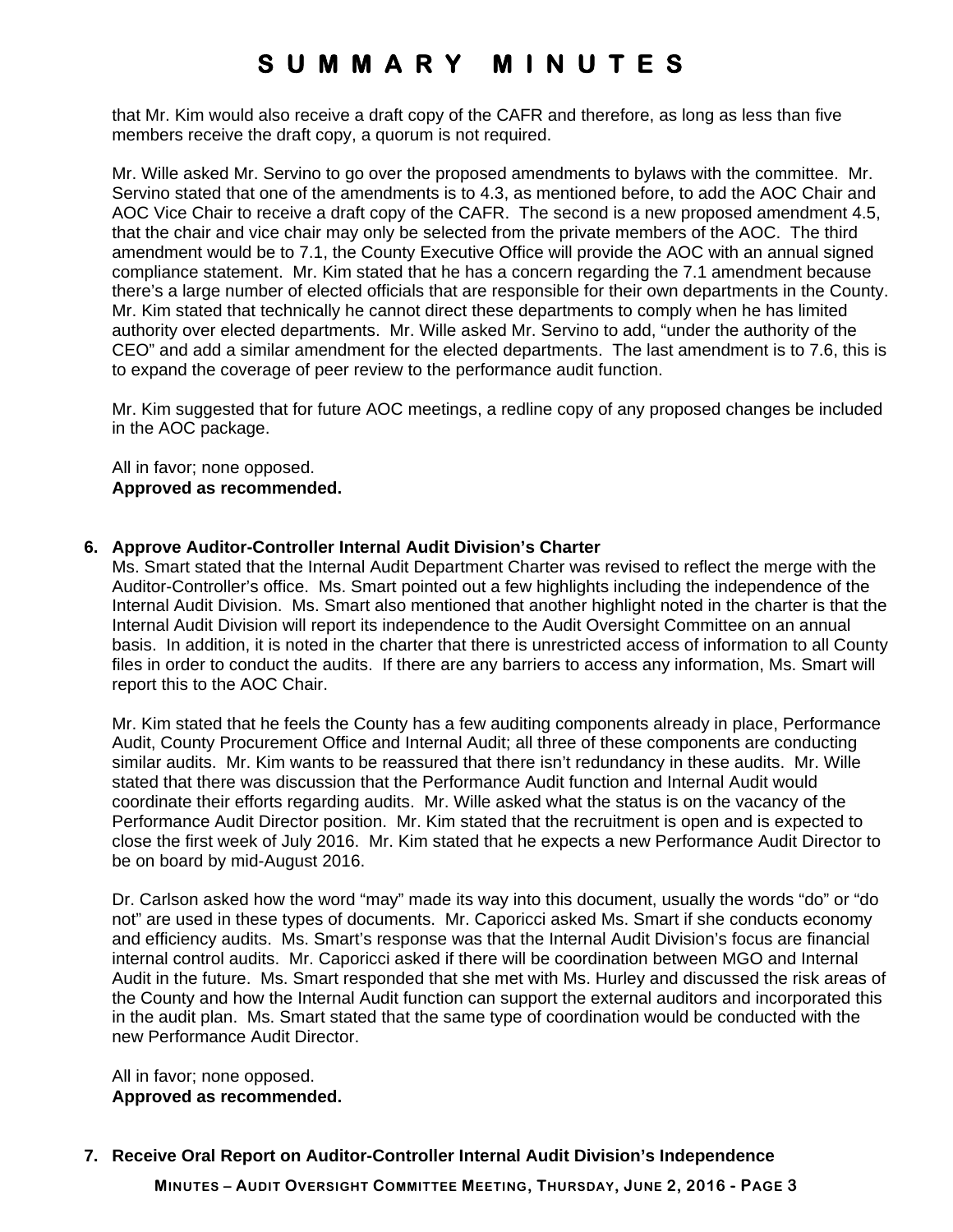Ms. Smart stated that as of August 21, 2015, which is when the Internal Audit Department merged with the Auditor-Controller's office, until today, June 2, 2016, the Internal Audit Division was independent to perform all the work that was completed with no interference on scope.

**8. Nominate and appoint Chair and Vice Chair for the 2016 Audit Oversight Committee**  Mr. Wille recommended that Dr. Carlson becomes the Chair and Mr. Wille becomes the Vice Chair of the AOC.

All in favor; none opposed. **Approved as recommended.**

**9. Receive Oral Communication on the Renewal of the All Funds Audit Contract (Macias Gini & O'Connell LLP) for fiscal years 2015-16 and 2016-17** 

Ms. Moynihan stated that on May 10, 2016 the MGO contract was approved by the Board of Supervisors. Mr. Wille mentioned that he is very pleased with how well MGO has coordinated efforts with all functions and always putting the County first. Dr. Carlson mentioned that initially he had great reservations in regards to the transfer of responsibilities (merger of the Internal Audit Department with the Auditor-Controller). Dr. Carlson stated that he has no concerns at this point; the Auditor-Controller Eric Woolery and Ms. Smart have since been able to convince Dr. Carlson through their actions that his concerns have no place in the future.

#### **10. Receive Oral Report from Health Care Agency on HCA's Annual Compliance Plan**

Ms. Rajalingam stated that she is the HCA Chief Compliance Officer, replacing Thea Bullock as of mid-February 2016. Ms. Rajalingam stated that they provide guidance to all HCA employees about their compliance responsibilities. The goal is to ensure all HCA employees are educated about the compliance program, code of conduct, policies and procedures, and reporting channels for any issues that may arise. Ms. Rajalingam stated that she currently has thirty-two compliance issues open. Most of the open issues are related to billing, coding, or HR concerns. Ms. Rajalingam stated that on the privacy side, she has forty-seven compliance issues open. Most of these open issues are related to breaches of confidentiality. Ms. Rajalingam stated that in order to limit the number of open compliance issues, HCA is training staff on the compliance program on a continuous basis.

#### **11. Approve the Auditor-Controller Internal Audit Division's FY 2016-17 Annual Audit Plan and Risk Assessment**

Ms. Smart introduced Scott Suzuki, the new Assistant Director for the Internal Audit Division. Ms. Smart also introduced Jimmy Nguyen, the new IT Audit Manager for the Internal Audit Division. Ms. Smart mentioned that the Internal Audit Division has a very good risk assessment process in place and one of the key elements in this process is going out and surveying the County departments, and getting their input on areas of risk, which is also considered in the audit plan. The other key element in this process is that departments are requesting the Internal Audit Division to conduct audits in their high risk areas. Ms. Smart stated that she tries to accommodate those requests with the current limited resources available. Ms. Smart mentioned that the other key element of the risk assessment is meeting with the CEO and members of the Board of Supervisors. Ms. Smart mentioned that she has met with Ms. Hurley from MGO to discuss the risks and audits that could be conducted in relationship to the partnership with the external auditors. Ms. Smart stated that she has hired an Auditor I (junior level staff) that will be working with the external auditors. This Auditor I will get valuable experience in auditing the CAFR and possibly working with single audit.

Ms. Smart pointed out a few high risk areas noted on page 3 of the risk assessment document. One of those areas was that ninety percent of departments reported significant reorganization. The other area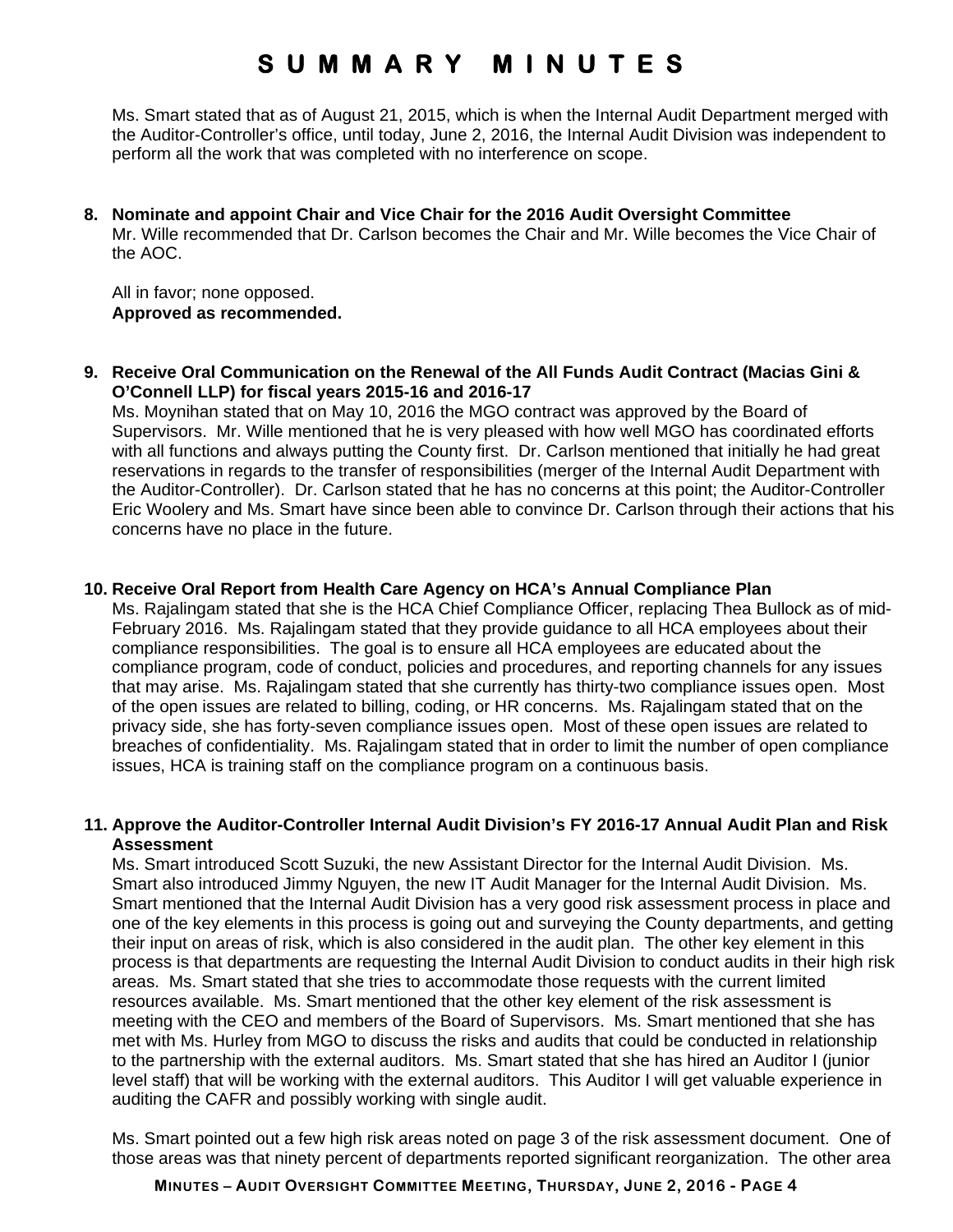was that fifty-five percent of departments reported significant new system implementations. Ms. Smart mentioned that thirty-eight percent of the departments noted an area of audit interest. Ms. Smart stated that the traditional auditors will be expanding their audit scope and looking at applications and partnering up with the technical IT side by working together.

Ms. Smart mentioned another area which is fiscal monitoring and revenue generating lease audits. This entire area is work performed on behalf of the Orange County Community Resources Department (OCCR). OCCR pays for all these positions and the work is geared to providing fiscal monitoring, which is the review of sub recipients receiving federal dollars, required by uniform guidance.

Ms. Smart mentioned that the Internal Audit Division will be expanding in the areas of internal controls and operational audits. Mr. Kim asked how this will coordinate with Performance Audit, when both Internal Audit and Performance Audit will be performing operational audits. Ms. Smart responded that these audits were included since currently there is not a Performance Auditor in place. Ms. Smart plans to talk about these audits as the audit plan is put together. Mr. Kim stated that his concern is that with Ms. Smart's limited resources, thousands of hours are being dedicated to operational audits when the Performance Auditor will be able to perform these audits in the fall of 2016. Mr. Kim expressed that he wants the Internal Audit Division to focus on internal control and financial audits. Mr. Woolery stated that the idea was, if an item was seen during a financial audit, preliminary investigative work would be done and it would be passed on to the Performance Auditor to do the entire performance audit.

Mr. Wille suggested that once the Performance Auditor is in place the Internal Audit Division will work with the Performance Auditor to coordinate efforts. Mr. Kim suggested coordination when there is a cross over to an existing compliance audit or operational audit function, and reporting back to the AOC on those coordination efforts.

Mr. Kim requested that Mr. Wille direct the CEO's office to work with Mr. Woolery and Ms. Smart to go through each of the items listed in the audit plan, prior to it going to the Board of Supervisors for approval.

All in favor; none opposed. **Approved as recommended.** 

#### **12. Discuss City of Placentia Embezzlement**

Mr. Woolery stated that since the report came out regarding the embezzlement in the City of Placentia, he directed his controller staff to look into the wire transfer procedures that are currently in place. Mr. Woolery stated that the Auditor-Controller's office has a very robust system that expands across two elected departments, the Auditor-Controller and the Treasurer-Tax Collector. Mr. Woolery mentioned that in July 2016, he will host an anti-fraud symposium. The participants will include decision makers elected from cities, school districts, and special districts. Mr. Woolery stated that the idea behind this is to prevent something like this from happening in cities and school districts.

#### **13. CEO discussion on Audit Alert**

Mr. Kim mentioned the audit alert issued by the Auditor-Controller Internal Audit Division related to the lease audit performed at Dana Point Harbor. Mr. Kim acknowledged Ms. Smart and her staff for a job well done on this audit alert. Mr. Kim stated that the CEO's office has embarked on a countywide comprehensive review of the types of concerns that were identified in the Dana Point Harbor audit alert.

### 14. Approve Auditor-Controller Internal Audit Division's FY 2015-16 3<sup>rd</sup> Quarter Status Report for the **period January 1, 2016 through March 31, 2016 and approve 3rd Quarter Executive Summary of Findings for the period January 1, 2016 through March 31, 2016**

**MINUTES – AUDIT OVERSIGHT COMMITTEE MEETING, THURSDAY, JUNE 2, 2016 - PAGE 5**